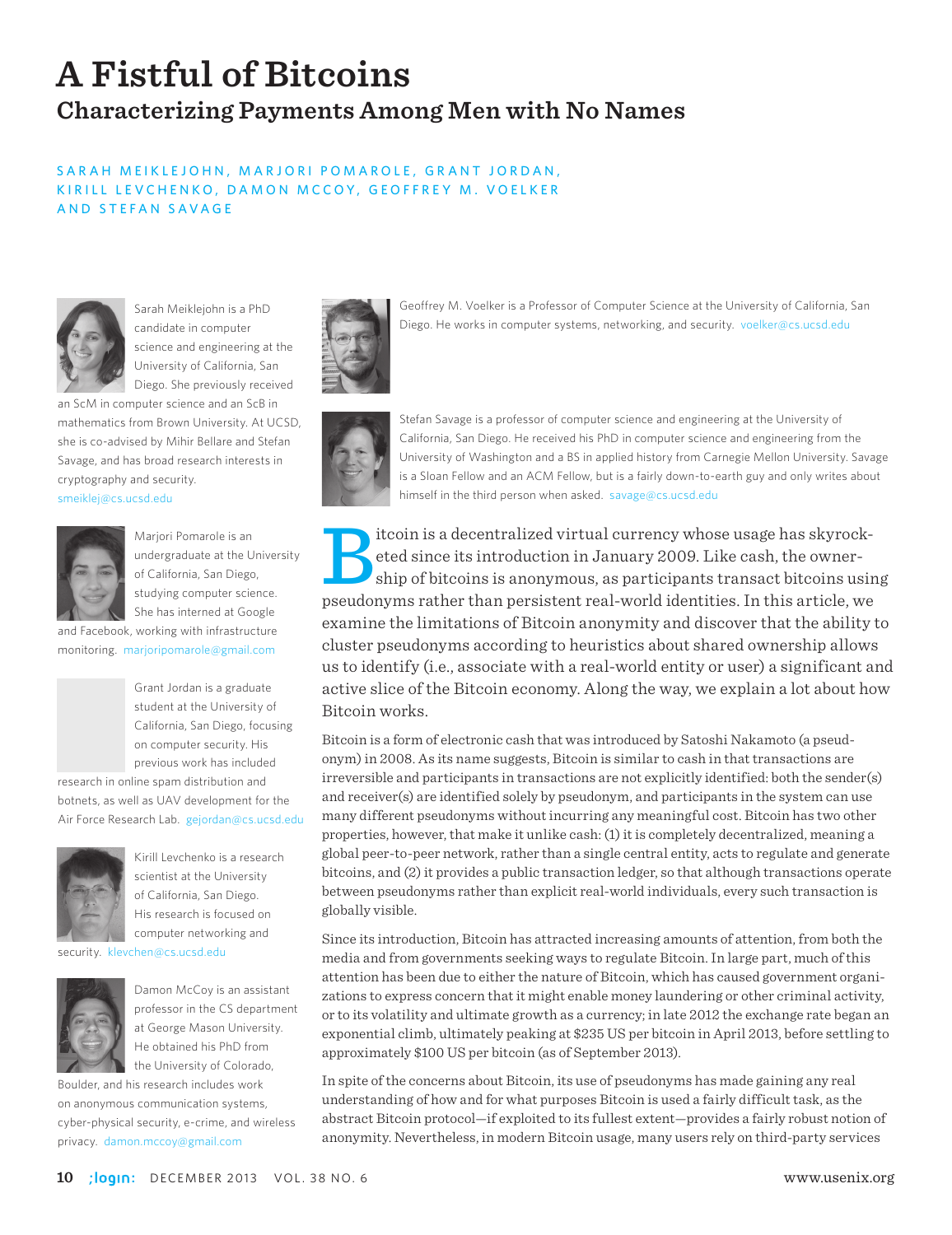SECUR A Fistful of Bitcoins

to store their bitcoins, such as exchanges and wallet services (i.e., banks), rather than individual desktop clients that they operate themselves. In this context, our goal is to exploit this behavior to erode the anonymity of the users that interact with these and other services. In doing so, we do not seek to deanonymize individual users, but rather to de-anonymize *flows* of bitcoins throughout the network.

Our approach consists of two techniques. First, we engage in a variety of Bitcoin transactions to gain ground-truth data; for example, by depositing bitcoins into an account at the biggest Bitcoin exchange, Mt. Gox, we are able to tag one address as definitively belonging to that service, and by later withdrawing those bitcoins we are able to identify another. To expand on this minimal ground-truth data, we next *cluster* Bitcoin addresses according to two heuristics: one exploits an inherent property of the Bitcoin protocol, and another exploits a current idiom of use in the Bitcoin network. By layering this clustering analysis on top of our ground-truth data collection, we transitively taint entire clusters of addresses as belonging to certain users and services; for example, if our analysis indicated that the address we had previously tagged as belonging to Mt. Gox was contained in a certain cluster, we could confidently tag all of the addresses in that cluster as belonging to Mt. Gox as well.

#### **How Bitcoin Works**

Before describing our analysis, gaining an understanding of the Bitcoin protocol is necessary. Cryptographically, Bitcoin is composed of two primitives: a digital signature scheme (in practice, ECDSA) and a one-way hash function (in practice, SHA-256). Users' pseudonyms are public keys for the signature scheme, and users can create arbitrarily many pseudonyms by generating signing keypairs. In here and what follows, we use Bitcoin to mean the peer-to-peer network and abstract protocol, and bitcoin, or BTC, to mean the unit of currency; we also use the terms public key, address, and pseudonym interchangeably.

To see how bitcoins get spent, suppose a user has some number of bitcoins stored with one of his pseudonyms. For simplicity, we describe transactions with one input and one output, but transactions can more generally have any number of input and output addresses. To send these bitcoins, the user first creates a message containing (among other things) the intended receiver of the bitcoins, identified by public key, and the transaction in which his pseudonym received the bitcoins. The sender can then sign this message using the private key corresponding to his pseudonym to create a signature. He then broadcasts the signature and message—which together make up the transaction—to his peers, who in turn broadcast it to their peers (see Figure 1).

Before broadcasting the transaction, each peer confirms that the transaction is valid by checking for two things: first, that the signature verifies and thus (by the unforgeability of the



**Figure 1:** How a Bitcoin transaction works: In this example, a user wants to send 0.7 bitcoins as payment to a merchant. In (1), the merchant generates or picks an existing public key mpk, and (2) sends this public key to the user. By creating a digital signature (3), the user forms the transaction tx to transfer the 0.7 bitcoins from his public key upk to the merchant's address mpk. In (4), the user broadcasts this transaction to his peers, which (if the transaction is valid) allows it to flood the network. In this way, a miner learns about his transaction. In (5), the miner works to incorporate this and other transactions into a block by checking whether their hash is within some target range. In (6), the miner broadcasts this block to her peers, which (if the block is valid) allows it to flood the network. In this way, the merchant learns that the transaction has been accepted into the global block chain, and has thus received the user's payment.

signature scheme) was formed correctly by the honest owner of the bitcoins; and second, that no other transaction already used the same previous transaction. This second property is crucial in ensuring that the bitcoins are not double-spent, which is why every peer needs to have access to the entire transaction history (or at least to the transactions in which the received bitcoins have not already been spent). A bitcoin is then not a single object, but rather a chain of these transactions.

After transactions such as these flood the network, they are collected into *blocks*, which serve to timestamp the transactions and further vouch for their validity. The process of creating a block is called *mining*, as it is also the process by which bitcoins are created. Miners (i.e., users seeking to create blocks) first collect all the transactions they hear about into a pool of transactions that have not already been incorporated into blocks; priority often is given to transactions that include a small fee, although at present most transactions do not need to include a fee (the exceptions being transactions that have many inputs and/or outputs, or transactions that carry a large amount of bitcoins). The miner then adds a special *coin generation* transaction to the pool and hashes this collection of transactions.

The miner aims to have a collection of transactions (and other metadata, including a reference to the most recently generated block) that hashes to a value starting with a certain number of zeroes. This and what follows are a somewhat simplified sketch of the mining process; in reality, the miner is trying to generate a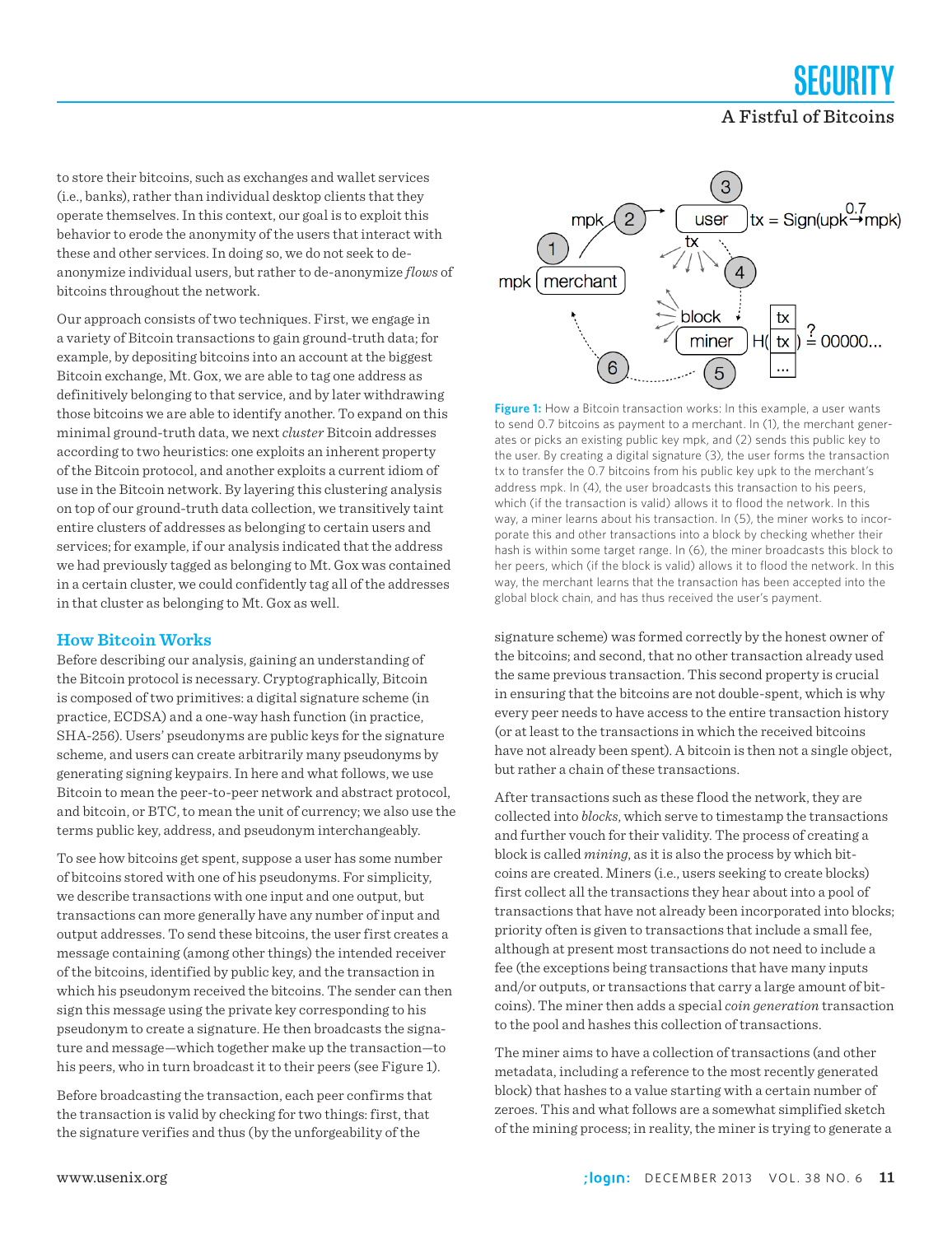# SECURITY A Fistful of Bitcoins

hash that is smaller than some target hash. The required number of leading zeroes is proportional to the *difficulty* of the network, which is determined by its current hash rate. The goal is to have the network produce a new block every ten minutes, so the difficulty is adjusted accordingly (e.g., if the hash rate increases, then the difficulty increases as well).

In order to produce this target hash while maintaining the same pool of transactions, the miner also folds in a *nonce* value. One can then think of the mining process as starting with the collection of transactions and the nonce set to 1; if this produces a hash within the target range, then the miner has produced a valid block, and if it doesn't, then she can increment the nonce and try again.

Once the miner does have a valid block, she broadcasts it throughout the network in a manner analogous to the broadcast of transactions, with peers checking the validity of her block by checking whether its hash is within the target range. Her block is accepted into the global transaction ledger after it has been referenced by another block. Because each block references a previous block, blocks form a chain just as transactions do, so this transaction ledger is referred to as the *block chain*.

As a reward for generating this block, which, because of the one-wayness of the hash function, is a computationally intensive task, the miner receives a certain number of bitcoins in the public key specified in her coin generation transaction. This number of bitcoins is determined by the *height* of the block chain: initially, the reward was 50 bitcoins, but at height 210,000 (i.e., after 210,000 blocks were generated, which happened on November 28, 2012), the reward halved, and will continue halving until 21 million bitcoins are generated, at which point the reward will be 0 and miners will be incentivized solely by transaction fees, which will presumably increase as a result.

To summarize, the ledger that every peer downloads when joining the Bitcoin network is the block chain, which consists of a series of blocks, each referencing the one that preceded it. Blocks are accepted into the block chain by consensus: if enough peers agree that a block is valid (for example, it is within the required target range and creates an appropriate number of bitcoins), then they will choose to reference it when generating their own blocks, so that the mining of blocks (and consequent generation of bitcoins) follows a consensus-defined set of rules rather than system requirements. These blocks contain collections of transactions that, like blocks, are validated through their acceptance by peers in the network, which specify the transfer of bitcoins from one set of pseudonyms to another.

### **Where Bitcoins Are Spent**

As of April 13, 2013, the block chain contained more than 16 million transactions between 12 million distinct public keys. More than 11 million bitcoins had been generated (recall that this is more than half of all the bitcoins that will ever be generated), and those bitcoins had been spent many times over, to the point that more than 1 trillion bitcoins had been transacted.

Given this rate of movement, one might naturally wonder where bitcoins are being spent. Since 2010, a variety of Bitcoin services have been introduced at an ever-increasing rate. One of the most widely used categories, *exchanges*, allows users to exchange bitcoins for other currencies, including both fiat currencies such as dollars, and other virtual currencies such as Second Life Lindens. Most of these exchanges also function as banks, meaning they will store your bitcoins for you, although there are also *wallet services* dedicated to doing just that. With all of these services, one runs the risk of theft, which in fact happens fairly often.

Bitcoin mining ASICs were introduced in February 2013 and are capable of computing 64 billion SHA-256 computations per second, meaning the odds of generating a block using just a CPU or even GPU are negligibly small . Due to the computational intensity of generating bitcoins, *mining pools* have become another popular service in the Bitcoin economy, allowing miners to perform some amount of work (e.g., the examination of some slice of the nonce space) and earn fractional bitcoin amounts for every share they contribute.

Users seeking to spend rather than only store or generate bitcoins can do so with a number of merchants, including ones such as WordPress that use the payment gateway BitPay, which accepts payment in bitcoins but pays the merchant in the currency of their choice (thus eliminating all Bitcoin-based risk for the merchant). Users can also gamble with their bitcoins, using poker sites such as BitZino or wildly popular dice games such as Satoshi Dice.

Finally, users seeking to use Bitcoin for criminal purposes can purchase drugs and other contraband on sites such as Silk Road, which are often accessible only via the Tor network. They can also mix (i.e., launder) bitcoins with services such as Bitfog, which promise to take bitcoins and send (to the address of one's choice) new bitcoins that have no association with the ones they received.

The first phase of our analysis involved interacting with these and many other services. In total, we kept accounts with 26 exchanges and ten wallet services, and made purchases with 25 different vendors, nine of which used the payment gateway BitPay; a full list of the services with which we interacted can be found in Table 1, and images of our tangible purchases can be found in Figure 2. We engaged in 344 transactions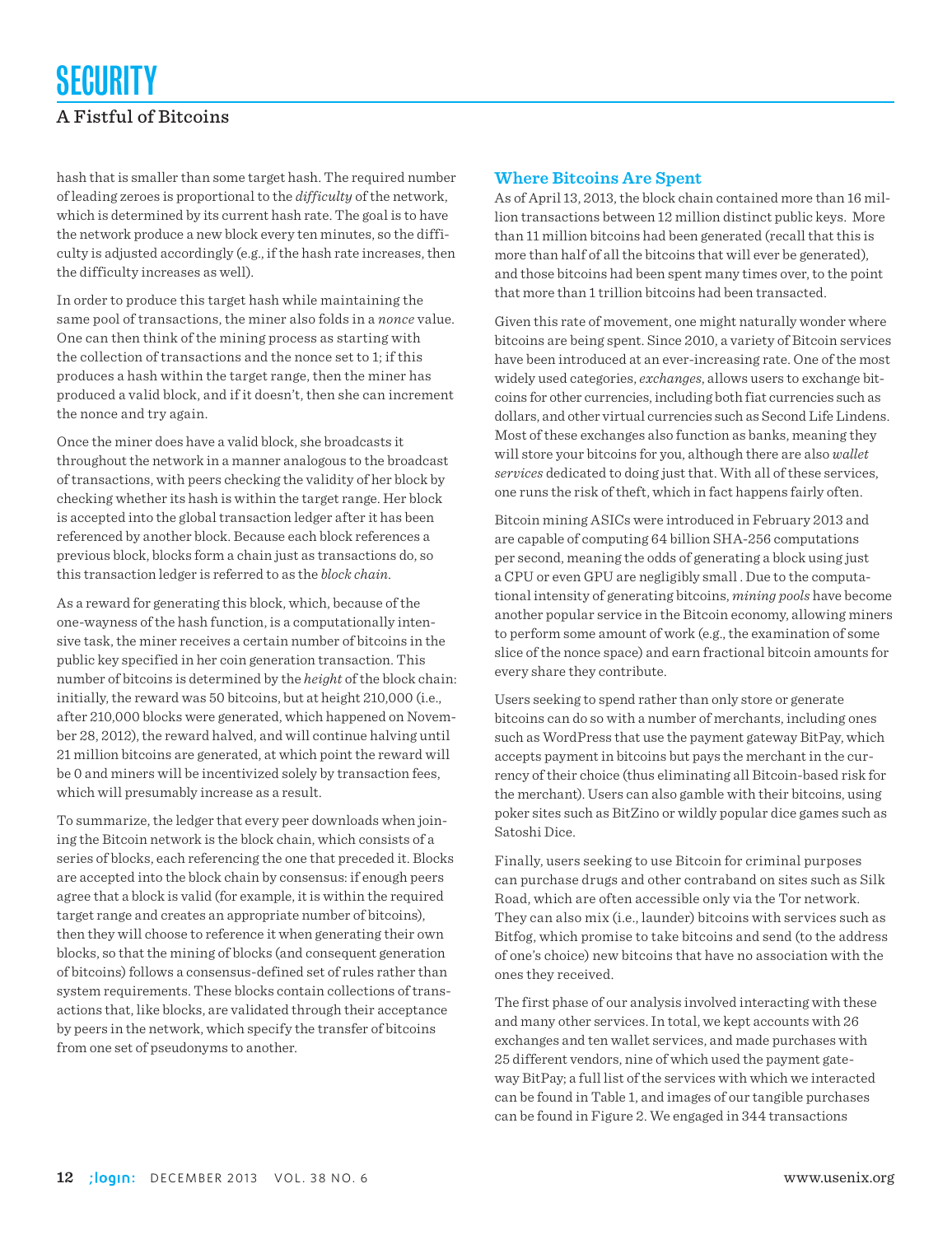# SECURITY A Fistful of Bitcoins



**Figure 2:** The physical items we purchased with bitcoins, ranging from beef jerky from BitPantry to a used Boston CD from Bitmit. The items in green were purchased from CoinDL (the "iTunes of Bitcoin"), in blue from Bitmit (the "eBay of Bitcoin"), and in red using the payment gateway BitPay.

with these services, which allowed us definitively to tag 832 addresses (recall that transactions can have arbitrarily many input addresses, which allows us to tag multiple addresses per transaction). We additionally scraped various publicly claimed addresses that we found, such as users' signatures in Bitcoin forums, although we were careful to use only tags for which we could perform some manual due diligence.

#### **Clustering Bitcoin Addresses**

In theory, the use of pseudonyms within Bitcoin provides a property called *unlinkability*, which says that users' transactions using one set of pseudonyms should not be linked to their transactions using a different set of pseudonyms. In practice, however, certain properties of Bitcoin usage erodes this anonymity.

Recall that, in order to create a valid Bitcoin transaction, the sender must know the private signing key corresponding to the public key in which the bitcoins are held. Now suppose that a user wishes to send 10 BTC to a merchant, but has 4 BTC in one address and 6 BTC in another. One potential way to pay the merchant would be to create a new address, send the 4 BTC and 6 BTC to this new address, and then send the 10 BTC now contained in this new address to the merchant. (In fact, this is the method that preserves the most anonymity.) Instead, the Bitcoin protocol allows for a simpler and more efficient solution: transactions can have arbitrarily many inputs, so the 4 BTC and 6 BTC addresses can be used as input to the same transaction, in which the receiver is the merchant.

|                      | Mining           |                                |                    |                                   |
|----------------------|------------------|--------------------------------|--------------------|-----------------------------------|
|                      |                  | 50 BTC                         | <b>BTC Guild</b>   | Itzod                             |
|                      |                  | <b>ABC Pool</b>                | Deepbit            | Ozcoin                            |
|                      |                  | <b>Bitclockers</b>             | EclipseMC          | Slush                             |
|                      |                  | Bitminter                      | Eligius            |                                   |
|                      | <b>Wallets</b>   |                                |                    |                                   |
|                      |                  | <b>Bitcoin Faucet</b>          | Easywallet         | Strongcoin                        |
|                      |                  | My Wallet                      | Flexcoin           | WalletBit                         |
|                      |                  | Coinbase                       | Instawallet        |                                   |
|                      |                  | Easycoin                       | Paytunia           |                                   |
|                      | <b>Exchanges</b> |                                |                    |                                   |
|                      |                  | Bitcoin 24                     | BTC-e              | Aurum Xchange                     |
|                      |                  | <b>Bitcoin Central</b>         | CampBX             | <b>BitInstant</b>                 |
|                      |                  | Bitcoin.de                     | CA VirtEx          | <b>Bitcoin Nordic</b>             |
|                      |                  | <b>Bitcurex</b>                | <b>ICBit</b>       | <b>BTC</b> Quick                  |
|                      |                  | Bitfloor                       |                    | Mercado Bitcoin FastCash4Bitcoins |
|                      |                  | <b>Bitmarket</b>               | Mt Gox             | <b>Lilion Transfer</b>            |
|                      |                  | <b>Bitme</b>                   | The Rock           | Nanaimo Gold                      |
|                      |                  | Bitstamp                       | Vircurex           | OKPay                             |
|                      |                  | <b>BTC China</b>               | Virwox             |                                   |
|                      | <b>Vendors</b>   |                                |                    |                                   |
|                      |                  | <b>ABU Games</b>               | BTC Buy            | HealthRX                          |
|                      |                  | <b>Bithrew</b>                 | <b>BTC</b> Gadgets | JJ Games                          |
|                      |                  | Bitdomain                      | Casascius          | NZBs R Us                         |
|                      |                  | <b>Bitmit</b>                  | Coinabul           | Silk Road                         |
|                      |                  | Bitpay                         | CoinDL             | WalletBit                         |
|                      |                  | <b>Bit Usenet</b>              | Etsy               | Yoku                              |
|                      |                  | <b>Bit Elfin</b>               | BitZino            | Gold Game Land                    |
|                      |                  | Bitcoin 24/7                   | <b>BTC</b> Griffin | Satoshi Dice                      |
|                      |                  | <b>Bitcoin Darts</b>           | <b>BTC Lucky</b>   | Seals with Clubs                  |
|                      |                  | Bitcoin Kamikaze               | <b>BTC</b> on Tilt |                                   |
|                      |                  | Bitcoin Minefield              | Clone Dice         |                                   |
| <b>Miscellaneous</b> |                  |                                |                    |                                   |
|                      |                  | <b>Bit Visitor</b>             | Bitfog             | CoinAd                            |
|                      |                  | Bitcoin Advertisers Bitlaundry |                    | Coinapult                         |
|                      |                  | <b>Bitcoin Laundry</b>         | <b>BitMix</b>      | Wikileaks                         |
|                      |                  |                                |                    |                                   |

**Table 1:** We interacted with many services, and provide approximate groupings as shown here.

This observation gives rise to our first clustering heuristic: if two addresses have been used as input to the same transaction, they are controlled by the same user. This heuristic is quite safe, as the sender must know the private keys corresponding to all input addresses in order to form a valid transaction, and as such it has already been used in the Bitcoin literature to the point where freely available tools exist online for performing this analysis.

Our second clustering heuristic expands on this first heuristic and exploits the way in which change is made. In the Bitcoin protocol, when an address receives some number of bitcoins, it has no choice but to spend those bitcoins all at once (recall that this is because each transaction must reference a previous transaction, and transactions cannot be referenced multiple times). If this number of bitcoins is in excess of what the sender wants to spend (e.g., if he has 4 BTC stored in an address and wants to